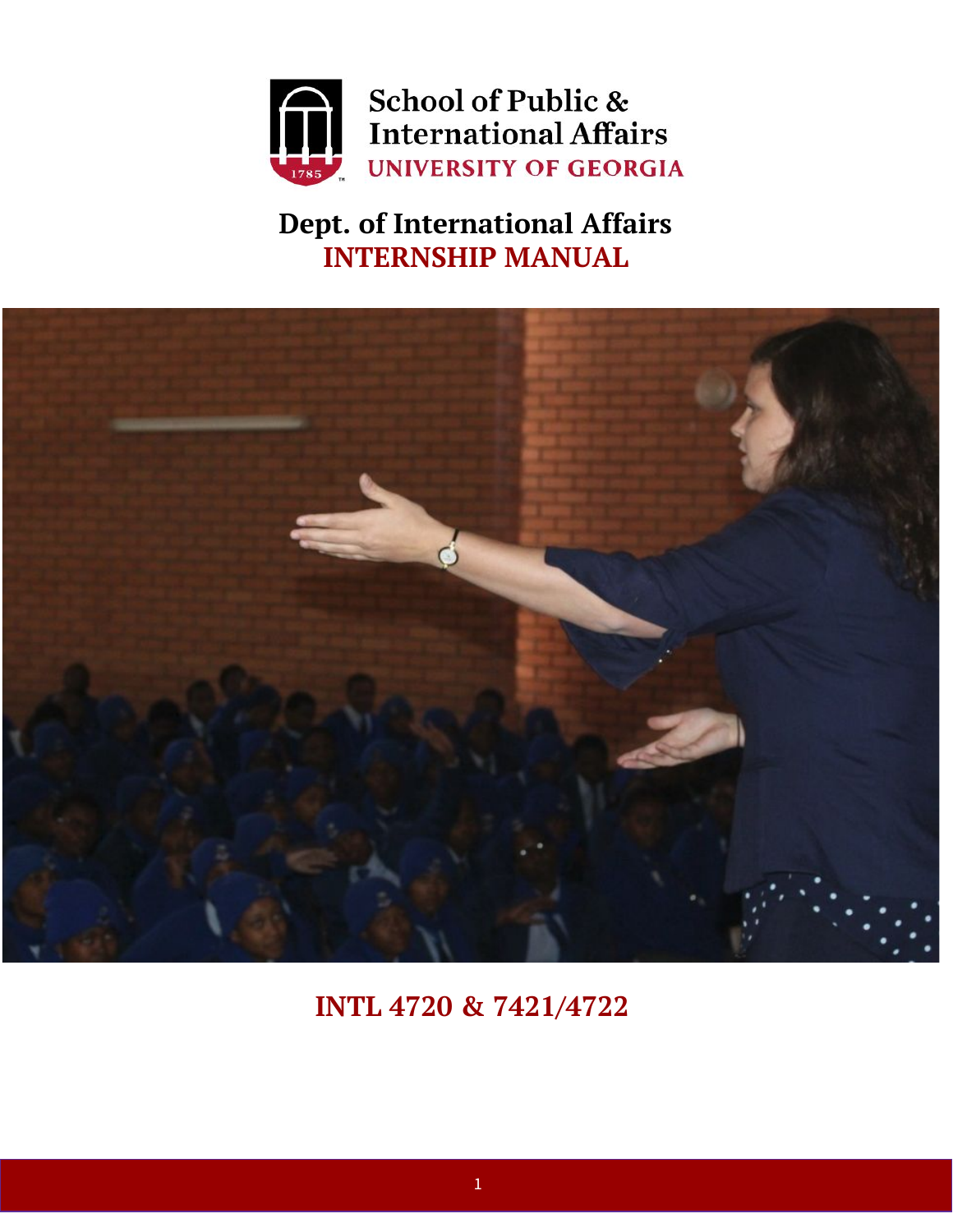## **Internship Learning Outcomes**

An internship experience provides the student with an opportunity to explore career interests while applying knowledge and skills learned in the classroom in a work setting. The experience also helps students gain a clearer sense of what they still need to learn and provides an opportunity to build professional networks. Having real-world experiences beyond the classroom provides you with an opportunity to fully examine your strengths, weaknesses, passions, and values as an active member of the workforce. Reflecting on this experience should allow you a clear focus on what you wish to do so contribute to society upon graduation. Upon completion of both the internship and the academic requirements for internship credit, students will be able to:

- $\triangleright$  Apply knowledge and skills learned in the classroom in a professional setting.
- ➢ Develop a greater understanding about career options while more clearly defining personal career goals
- $\triangleright$  Develop and refine oral and written communication skills
- ➢ Identify areas for future knowledge and skill development

## **Choosing the Correct Internship Course**

When you choose to earn credit for an internship with International Affairs, you will register for two courses: 4270 and then *either* 4271 or 4272. There are more details in the table on the next page about how to choose between 4271 and 4272, but all of the course materials you will need to successfully earn credit for our course can be found on eLC under INTL 4720.

Students will use eLC to submit all assessments for this course. It essential that they monitor its content regularly. There are two internship courses available within International Affairs INTL 4271 INTL 4272. Please examine the differences in assessment formats of these two internships and determine which course best meets the goals for your internship experience. If you need guidance, feel free to schedule an appointment with the Internship Director, Leah Carmichael. To schedule an appointment, please do so at **[www.leahlcarmichael.me](http://www.leahlcarmichael.me/)** > Student Resources (password is "godawgs") > How Can I Help?>Make An Appointment.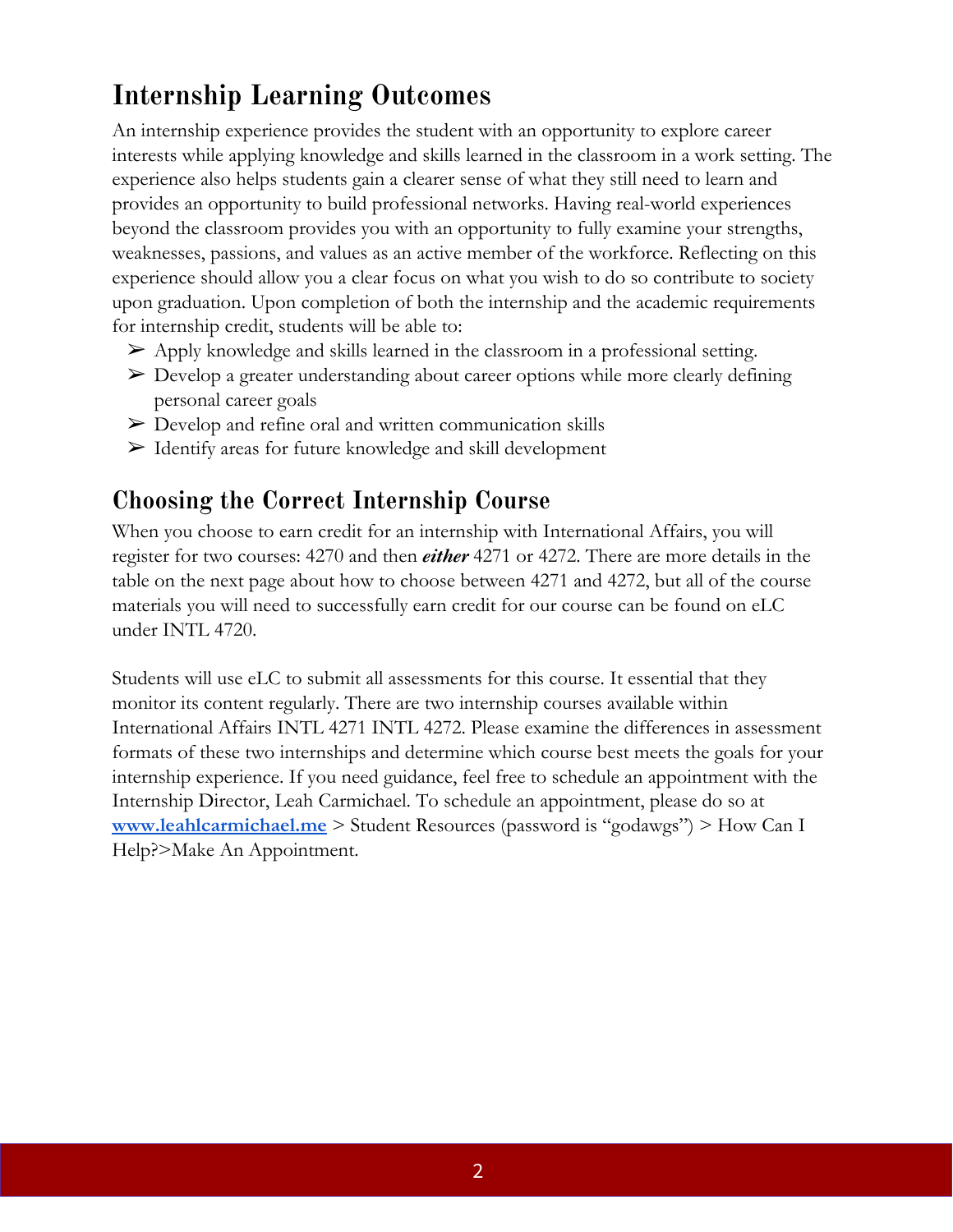| Course/<br>Hours                                                                                                                                 | <b>INTL 4721</b>                                                                                                                                                                                                                                         | <b>INTL 4722</b>                                                                                                                                                                                                                               |
|--------------------------------------------------------------------------------------------------------------------------------------------------|----------------------------------------------------------------------------------------------------------------------------------------------------------------------------------------------------------------------------------------------------------|------------------------------------------------------------------------------------------------------------------------------------------------------------------------------------------------------------------------------------------------|
| 4 hours                                                                                                                                          | If you choose this internship course<br>and take four hours, then you will<br>need to:<br>$\triangleright$ Commit to 20 hours or less a<br>week for for at least 12 weeks<br>$\triangleright$ Submit one 10-page research<br>project (details below)     | If you choose this internship course<br>and take four hours, then you will<br>need to:<br>$\triangleright$ Commit to 20 hours or less a<br>week for at least 12 weeks<br>$\triangleright$ Submit eight 1-page essays                           |
| 8 hours*                                                                                                                                         | If you choose this internship course<br>and take eight hours, then you will<br>need to:<br>$\triangleright$ Commit from 21 to 39 hours a<br>week for internship work for at<br>least 12 weeks<br>$\triangleright$ Submit one 15-page research<br>project | If you choose this internship course<br>and take eight hours, then you will<br>need to:<br>$\triangleright$ Commit from 21 to 40 hours a<br>week for internship work for at<br>least 12 weeks<br>$\triangleright$ Submit eight 2.5-page essays |
| 12 hours                                                                                                                                         | If you choose this internship course<br>and take four hours, then you will<br>need to:<br>$\triangleright$ Commit to at least 40 hours a<br>week to the internship for at<br>least 12 weeks<br>$\triangleright$ Submit one 20-page research<br>project   | If you choose this internship course<br>and take four hours, then you will<br>need to:<br>$\triangleright$ Commit to at least 40 hours a<br>week to the internship for at<br>least 12 weeks<br>$\triangleright$ Submit eight 5-page essays     |
| You must confirm the hours with will earn for your internship with your SPIA                                                                     |                                                                                                                                                                                                                                                          |                                                                                                                                                                                                                                                |
| advisor.<br>* If you are participating in the Washington Semester Program, you internship is<br>almost always worth eight academic credit hours. |                                                                                                                                                                                                                                                          |                                                                                                                                                                                                                                                |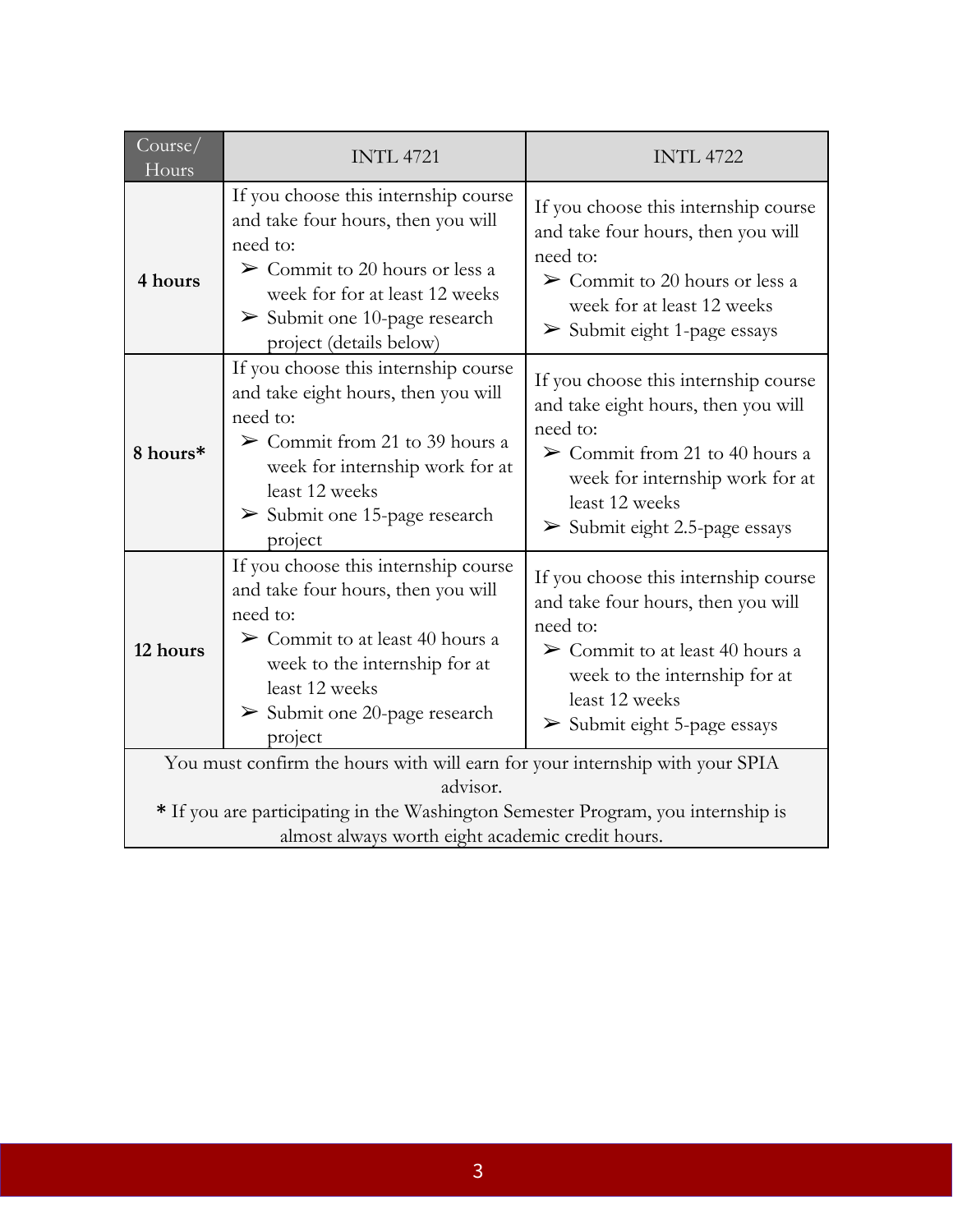## **Assessments (Specific deadlines will be noted in course syllabus)**

**I. Memorandum of Agreement:** Students will be able to collaborative with their supervisor to outline five main learning objectives for their particular internship. Please see sample of a MOA below.

## **Memorandum of Agreement**

**To:** Dr. Leah Carmichael, Internship Director, Department of International Affairs **From:** *Student's Name* **Date:** */ /* **Re:** *Name of Organization Hosting the Internship*

This memorandum serves as an official agreement between my internship supervisor, [*name, job title*], and me. My internship supervisor's email is [*email here*] and number is [*number here*].

We have agreed that I will be working for [*name of company*] in [*city, state/country*] from [*start date*] to [*end-date*]. My internship job titles is [*title here*].

My primary learning outcomes for this internship will be:

| Date:              | Date:                 |
|--------------------|-----------------------|
| Student Signature: | Supervisor Signature: |
| 5.                 |                       |
| 4.                 |                       |
| 3.                 |                       |
| 2.                 |                       |
| 1.                 |                       |